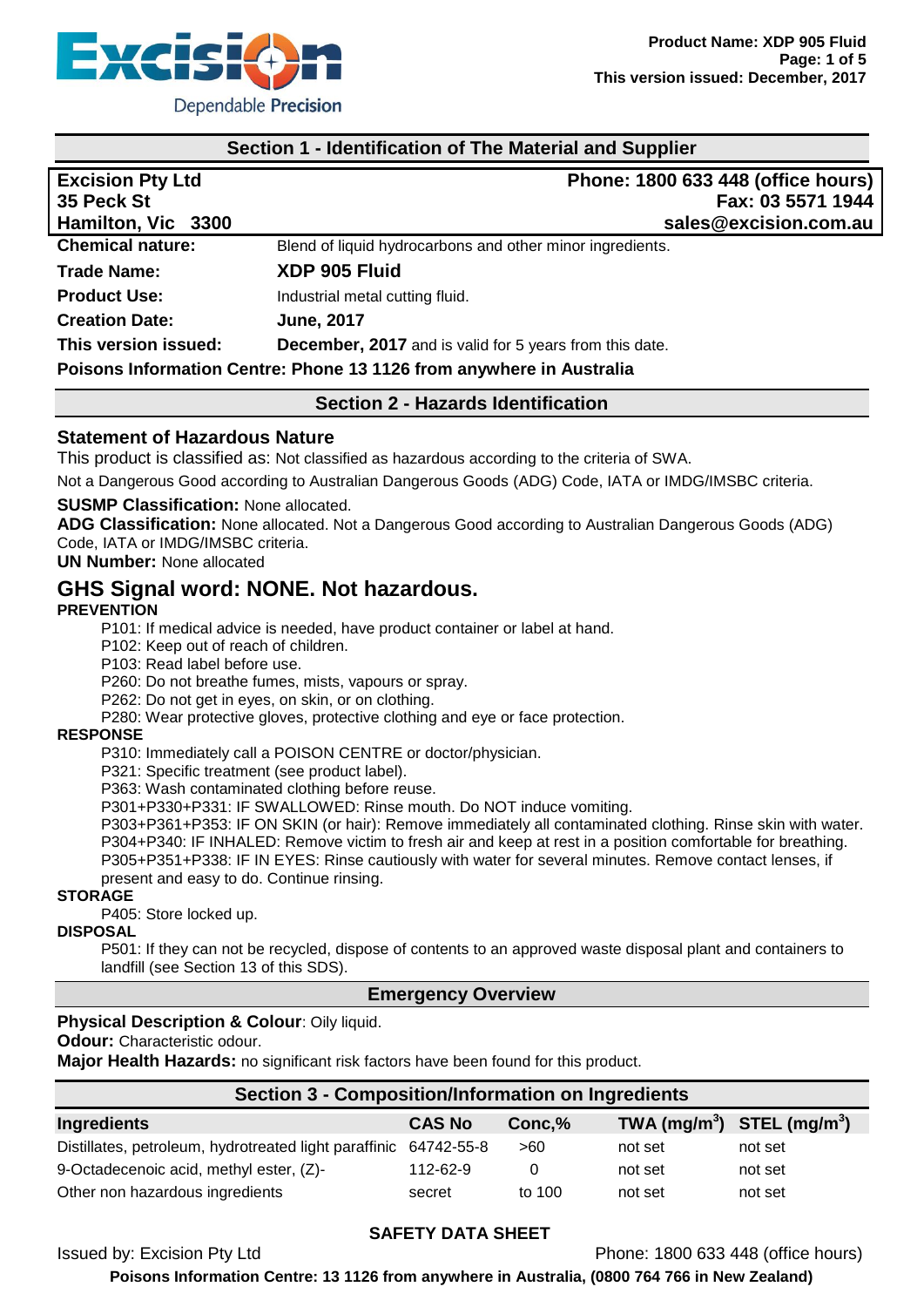

This is a commercial product whose exact ratio of components may vary slightly. Minor quantities of other non hazardous ingredients are also possible.

The SWA TWA exposure value is the average airborne concentration of a particular substance when calculated over a normal 8 hour working day for a 5 day working week. The STEL (Short Term Exposure Limit) is an exposure value that may be equalled (but should not be exceeded) for no longer than 15 minutes and should not be repeated more than 4 times per day. There should be at least 60 minutes between successive exposures at the STEL. The term "peak "is used when the TWA limit, because of the rapid action of the substance, should never be exceeded, even briefly.

# **Section 4 - First Aid Measures**

# **General Information:**

You should call The Poisons Information Centre if you feel that you may have been poisoned, burned or irritated by this product. The number is 13 1126 from anywhere in Australia (0800 764 766 in New Zealand) and is available at all times. Have this SDS with you when you call.

**Inhalation:** First aid is not generally required. If in doubt, contact a Poisons Information Centre or a doctor. **Skin Contact:** Gently blot away excess liquid. Wash gently and thoroughly with water (use non-abrasive soap if necessary) for 5 minutes or until chemical is removed.

**Eye Contact:** Quickly and gently blot material from eyes. No effects expected. If irritation does occur, flush contaminated eye(s) with lukewarm, gently flowing water for 5 minutes or until the product is removed. Obtain medical advice if irritation becomes painful or lasts more than a few minutes. Take special care if exposed person is wearing contact lenses.

**Ingestion:** If product is swallowed or gets in mouth, do NOT induce vomiting; wash mouth with water and give some water to drink. If symptoms develop, or if in doubt contact a Poisons Information Centre or a doctor.

# **Section 5 - Fire Fighting Measures**

**Fire and Explosion Hazards**: The major hazard in fires is usually inhalation of heated and toxic or oxygen deficient (or both), fire gases. There is little risk of an explosion from this product if commercial quantities are involved in a fire. Violent steam generation or eruption may occur upon application of direct water stream on hot liquids. Vapours from this product are heavier than air and may accumulate in sumps, pits and other low-lying spaces, forming potentially explosive mixtures. They may also flash back considerable distances.

Fire decomposition products from this product may be toxic if inhaled. Take appropriate protective measures.

**Extinguishing Media:** In case of fire, use carbon dioxide, dry chemical, foam, water fog.

**Fire Fighting:** If a significant quantity of this product is involved in a fire, call the fire brigade.

| Flash point:                     | $>210^{\circ}$ C                              |
|----------------------------------|-----------------------------------------------|
| <b>Upper Flammability Limit:</b> | No data.                                      |
| <b>Lower Flammability Limit:</b> | No data.                                      |
| <b>Autoignition temperature:</b> | No data.                                      |
| <b>Flammability Class:</b>       | Not flammable (GHS); C2 combustible (AS 1940) |
|                                  |                                               |

# **Section 6 - Accidental Release Measures**

**Accidental release:** Minor spills do not normally need any special cleanup measures. In the event of a major spill, prevent spillage from entering drains or water courses. As a minimum, wear overalls, goggles and gloves. Suitable materials for protective clothing include rubber, PVC. Eye/face protective equipment should comprise as a minimum, protective glasses and, preferably, goggles. If there is a significant chance that vapours or mists are likely to build up in the cleanup area, we recommend that you use a respirator. Usually, no respirator is necessary when using this product. However, if you have any doubts consult the Australian Standard mentioned below (section 8). Stop leak if safe to do so, and contain spill. Absorb onto sand, vermiculite or other suitable absorbent material. If spill is too large or if absorbent material is not available, try to create a dike to stop material spreading or going into drains or waterways. Sweep up and shovel or collect recoverable product into labelled containers for recycling or salvage, and dispose of promptly. Can be slippery on floors, especially when wet. Recycle containers wherever possible after careful cleaning. After spills, wash area preventing runoff from entering drains. If a significant quantity of material enters drains, advise emergency services. This material may be suitable for approved landfill. Ensure legality of disposal by consulting regulations prior to disposal. Thoroughly launder protective clothing before storage or re-use. Advise laundry of nature of contamination when sending contaminated clothing to laundry.

# **Section 7 - Handling and Storage**

**Handling:** Keep exposure to this product to a minimum, and minimise the quantities kept in work areas. Check Section 8 of this SDS for details of personal protective measures, and make sure that those measures are followed. The measures detailed below under "Storage" should be followed during handling in order to minimise risks to

# **SAFETY DATA SHEET**

Issued by: Excision Pty Ltd **Phone: 1800 633 448** (office hours)

**Poisons Information Centre: 13 1126 from anywhere in Australia, (0800 764 766 in New Zealand)**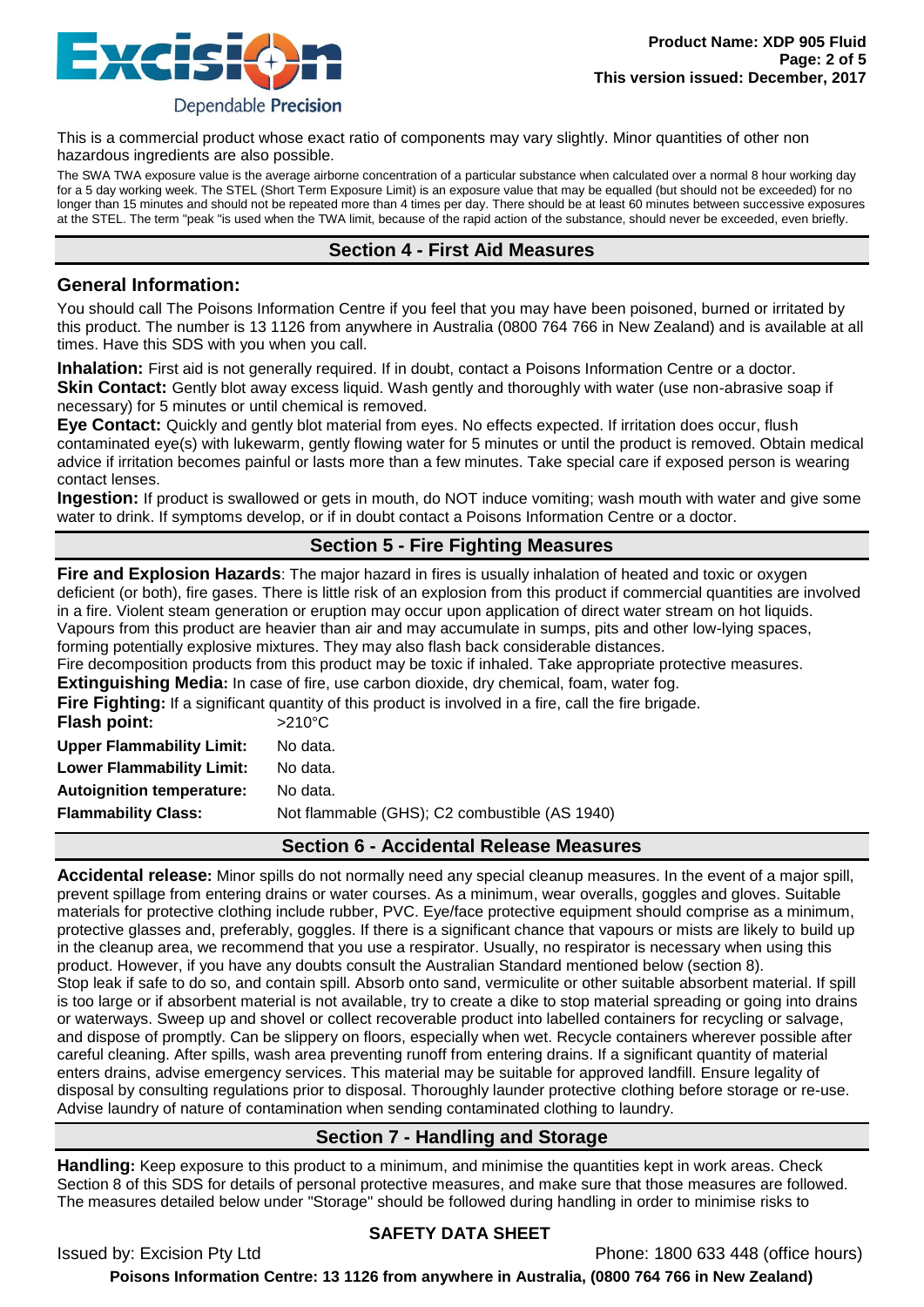

Dependable Precision

persons using the product in the workplace. Also, avoid contact or contamination of product with incompatible materials listed in Section 10.

**Storage:** Make sure that containers of this product are kept tightly closed. Keep containers dry and away from water. Make sure that the product does not come into contact with substances listed under "Incompatibilities" in Section 10. Check packaging - there may be further storage instructions on the label.

# **Section 8 - Exposure Controls and Personal Protection**

The following Australian Standards will provide general advice regarding safety clothing and equipment: Respiratory equipment: **AS/NZS 1715**, Protective Gloves: **AS 2161**, Occupational Protective Clothing: AS/NZS 4501 set 2008, Industrial Eye Protection: **AS1336** and **AS/NZS 1337**, Occupational Protective Footwear: **AS/NZS2210**.

## **SWA Exposure Limits TWA (mg/m<sup>3</sup>**

**) STEL (mg/m<sup>3</sup> )**

Exposure limits have not been established by SWA for this product.

No special equipment is usually needed when occasionally handling small quantities. The following instructions are for bulk handling or where regular exposure in an occupational setting occurs without proper containment systems. **Ventilation:** This product should only be used in a well ventilated area. If natural ventilation is inadequate, use of a fan is suggested.

**Eye Protection:** Eye protection such as protective glasses or goggles is recommended when this product is being used.

**Skin Protection:** You should avoid contact even with mild skin irritants. Therefore you should wear suitable impervious elbow-length gloves and facial protection when handling this product for lengthy periods. See below for suitable material types.

**Protective Material Types:** We suggest that protective clothing be made from the following materials: rubber, PVC.

**Respirator:** Usually, no respirator is necessary when using this product. However, if you have any doubts consult the Australian Standard mentioned above.

Safety deluge showers should, if practical, be provided near to where this product is being handled commercially.

**Section 9 - Physical and Chemical Properties:**

| Section 9 - Friysical and Chemical Froperties. |                                                  |  |
|------------------------------------------------|--------------------------------------------------|--|
| <b>Physical Description &amp; colour:</b>      | Oily liquid.                                     |  |
| Odour:                                         | Characteristic odour.                            |  |
| <b>Boiling Point:</b>                          | Not available.                                   |  |
| <b>Freezing/Melting Point:</b>                 | No specific data. Liquid at normal temperatures. |  |
| <b>Volatiles:</b>                              | No data.                                         |  |
| <b>Vapour Pressure:</b>                        | No data.                                         |  |
| <b>Vapour Density:</b>                         | No data.                                         |  |
| <b>Specific Gravity:</b>                       | 0.834 at $15^{\circ}$ C                          |  |
| <b>Water Solubility:</b>                       | Insoluble.                                       |  |
| pH:                                            | No data.                                         |  |
| <b>Volatility:</b>                             | No data.                                         |  |
| <b>Odour Threshold:</b>                        | No data.                                         |  |
| <b>Evaporation Rate:</b>                       | No data.                                         |  |
| <b>Coeff Oil/water Distribution:</b>           | No data                                          |  |
| <b>Viscosity:</b>                              | 15 $c$ St at 40 $\rm{^{\circ}C}$                 |  |
| <b>Autoignition temp:</b>                      | No data.                                         |  |

# **Section 10 - Stability and Reactivity**

**Reactivity:** This product is unlikely to react or decompose under normal storage conditions. However, if you have any doubts, contact the supplier for advice on shelf life properties.

**Conditions to Avoid:** Keep containers tightly closed. Containers should be kept dry.

**Incompatibilities:** oxidising agents.

**Fire Decomposition:** Combustion forms carbon dioxide, and if incomplete, carbon monoxide and possibly smoke. Water is also formed. May form nitrogen and its compounds, and under some circumstances, oxides of nitrogen. Occasionally hydrogen cyanide gas in reducing atmospheres. Carbon monoxide poisoning produces headache, weakness, nausea, dizziness, confusion, dimness of vision, disturbance of judgment, and unconsciousness followed by coma and death.

**Polymerisation:** This product will not undergo polymerisation reactions.

# **SAFETY DATA SHEET**

Issued by: Excision Pty Ltd Phone: 1800 633 448 (office hours)

**Poisons Information Centre: 13 1126 from anywhere in Australia, (0800 764 766 in New Zealand)**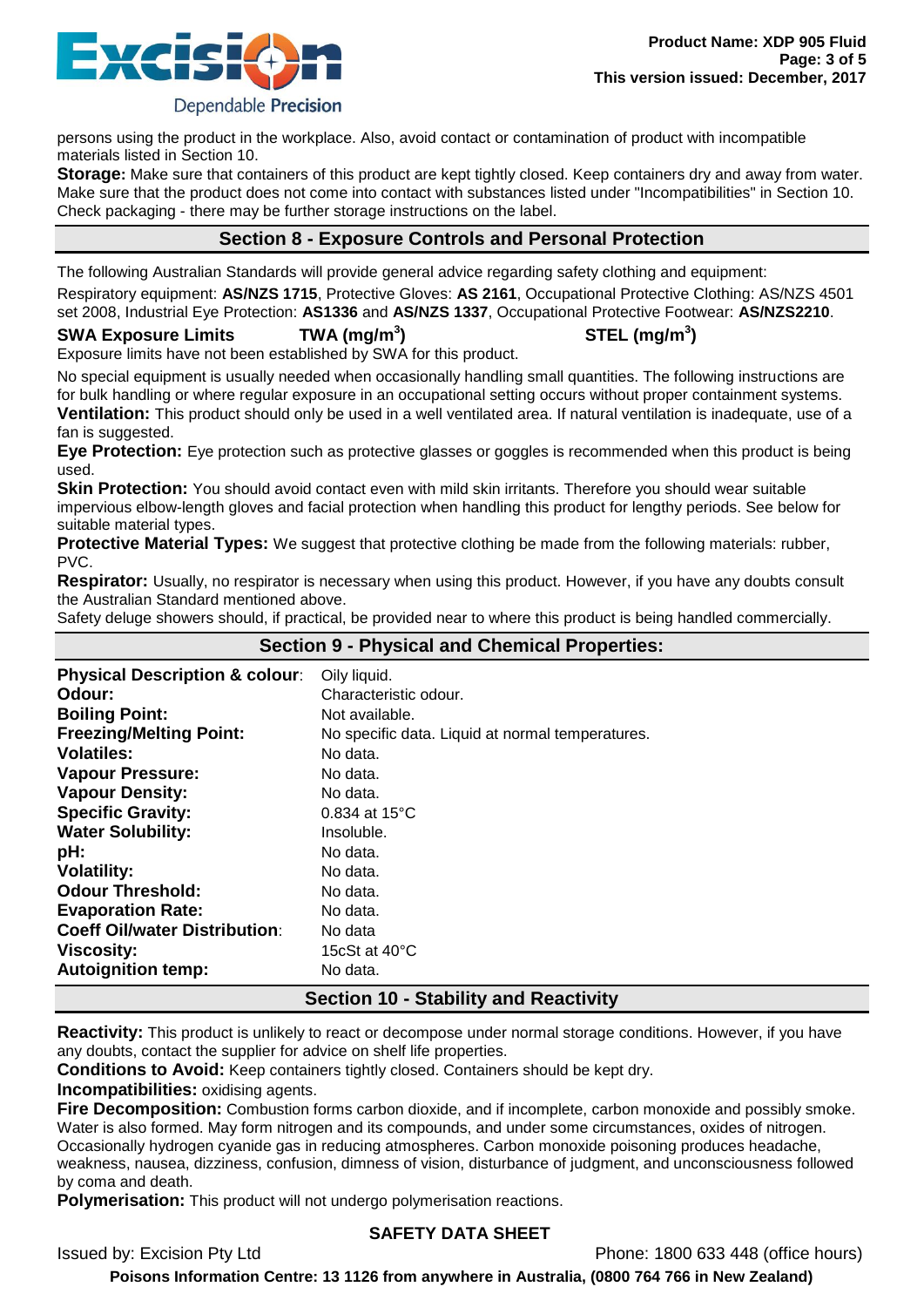

# **Section 11 - Toxicological Information**

# **Local Effects:**

**Target Organs:** There is no data to hand indicating any particular target organs.

## **Corrosion/Irritancy:**

- Eye: A severe eye irritant. Corrosive to eyes: contact can cause corneal burns. Contamination of eyes can result in permanent injury.
- Contact with skin will result in severe irritation. Corrosive to skin may cause skin burns.
- Swallowing can result in nausea, vomiting, diarrhoea, abdominal pain and chemical burns to the gastrointestinal tract.

# **Classification of Hazardous Ingredients**

# Ingredient **Risk Phrases**

No ingredient mentioned in the HSIS Database is present in this product at hazardous concentrations.

# **Potential Health Effects**

# **Inhalation:**

**Short Term Exposure:** Available data indicates that this product is not harmful. In addition product is unlikely to cause any discomfort or irritation.

**Long Term Exposure:** No data for health effects associated with long term inhalation.

## **Skin Contact:**

**Short Term Exposure:** Available data indicates that this product is not harmful. It should present no hazards in normal use. Contact with skin will result in severe irritation. Corrosive to skin - may cause skin burns.

**Long Term Exposure:** No data for health effects associated with long term skin exposure.

## **Eye Contact:**

**Short Term Exposure:** This material has been classified as not corrosive or irritating to eyes.

**Long Term Exposure:** No data for health effects associated with long term eye exposure.

# **Ingestion:**

**Short Term Exposure:** Significant oral exposure is considered to be unlikely.

**Long Term Exposure:** No data for health effects associated with long term ingestion.

#### **Carcinogen Status:**

**SWA:** No significant ingredient is classified as carcinogenic by SWA.

**NTP:** No significant ingredient is classified as carcinogenic by NTP.

**IARC:** No significant ingredient is classified as carcinogenic by IARC.

# **Section 12 - Ecological Information**

Insufficient data to be sure of status.

**Acute aquatic hazard:** This material has been classified as non-hazardous. Acute toxicity estimate (based on ingredients): >100 mg/L

**Long-term aquatic hazard:** This material has been classified as non-hazardous. Non-rapidly or rapidly degradable substance for which there are adequate chronic toxicity data available OR in the absence of chronic toxicity data, Acute toxicity estimate (based on ingredients): >100 mg/L, where the substance is not rapidly degradable and/or BCF  $<$  500 and/or log Kow  $<$  4.

**Ecotoxicity:** No information available.

**Persistence and degradability:** No information available.

**Bioaccumulative potential:** No information available.

**Mobility:** No information available.

# **Section 13 - Disposal Considerations**

**Disposal:** This product may be recycled if unused, or if it has not been contaminated so as to make it unsuitable for its intended use. If it has been contaminated, it may be possible to reclaim the product by filtration, distillation or some other means. If neither of these options is suitable in-house, consider controlled incineration, or contact a specialist waste disposal company.

# **SAFETY DATA SHEET**

Issued by: Excision Pty Ltd Phone: 1800 633 448 (office hours) **Poisons Information Centre: 13 1126 from anywhere in Australia, (0800 764 766 in New Zealand)**